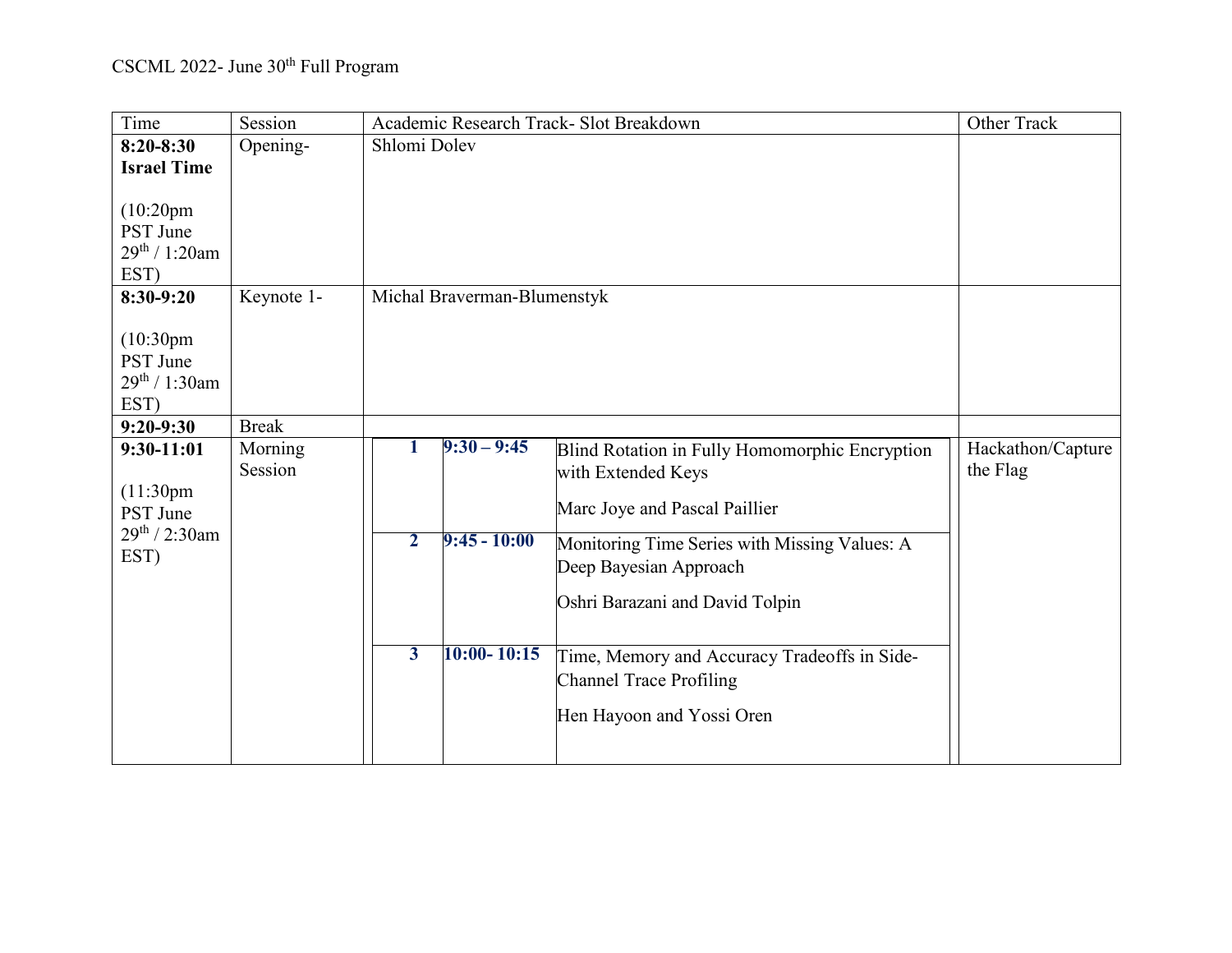|                                                               |                        | 4              | $10:15 - 10:30$     | Design of Intrusion Detection System based on<br>Logical Analysis of Data (LAD) using Information<br>Gain Ratio<br>Sneha Chauhan and Sugata Gangopadhyay |             |
|---------------------------------------------------------------|------------------------|----------------|---------------------|----------------------------------------------------------------------------------------------------------------------------------------------------------|-------------|
|                                                               |                        | 5              | $10:30 - 10:45$     | Simulating a Coupon Collector<br>Dina Barak-Pelleg and Daniel Berend                                                                                     |             |
|                                                               |                        | ı              | Short 10:45-10:53   | On the Undecidability of the Panopticon Detection<br>Problem                                                                                             |             |
|                                                               |                        |                |                     | Yannis Stamatiou, Vasiliki Liagkou, Panagiotis<br>Nastou and Paul Spirakis                                                                               |             |
|                                                               |                        | 2              | Short 10:53 - 11:01 | Privacy-Preserving Contrastive Explanations with<br>Local Foil Trees                                                                                     |             |
|                                                               |                        |                |                     | Thijs Veugen, Bart Kamphorst and Michiel Marcus                                                                                                          |             |
| $11:01-11:11$                                                 | <b>Break</b>           |                |                     |                                                                                                                                                          |             |
| 11:11-12:42<br>$(1:11am$ PST<br>June $29th$<br>$4:11$ am EST) | Mid-Morning<br>Session |                |                     | 11:11-11:26 Timing Leakage Analysis of Non-Constant-Time<br>NTT Implementations with Harvey Butterflies<br>Nir Drucker and Tomer Pelleg                  | PhD / Pitch |
|                                                               |                        | $\overline{2}$ |                     | 11:26-11:41 Predicting the Direction of Changes in the Values of<br>Time Series for Relatively Small Training Samples<br><b>Sergey Frenkel</b>           |             |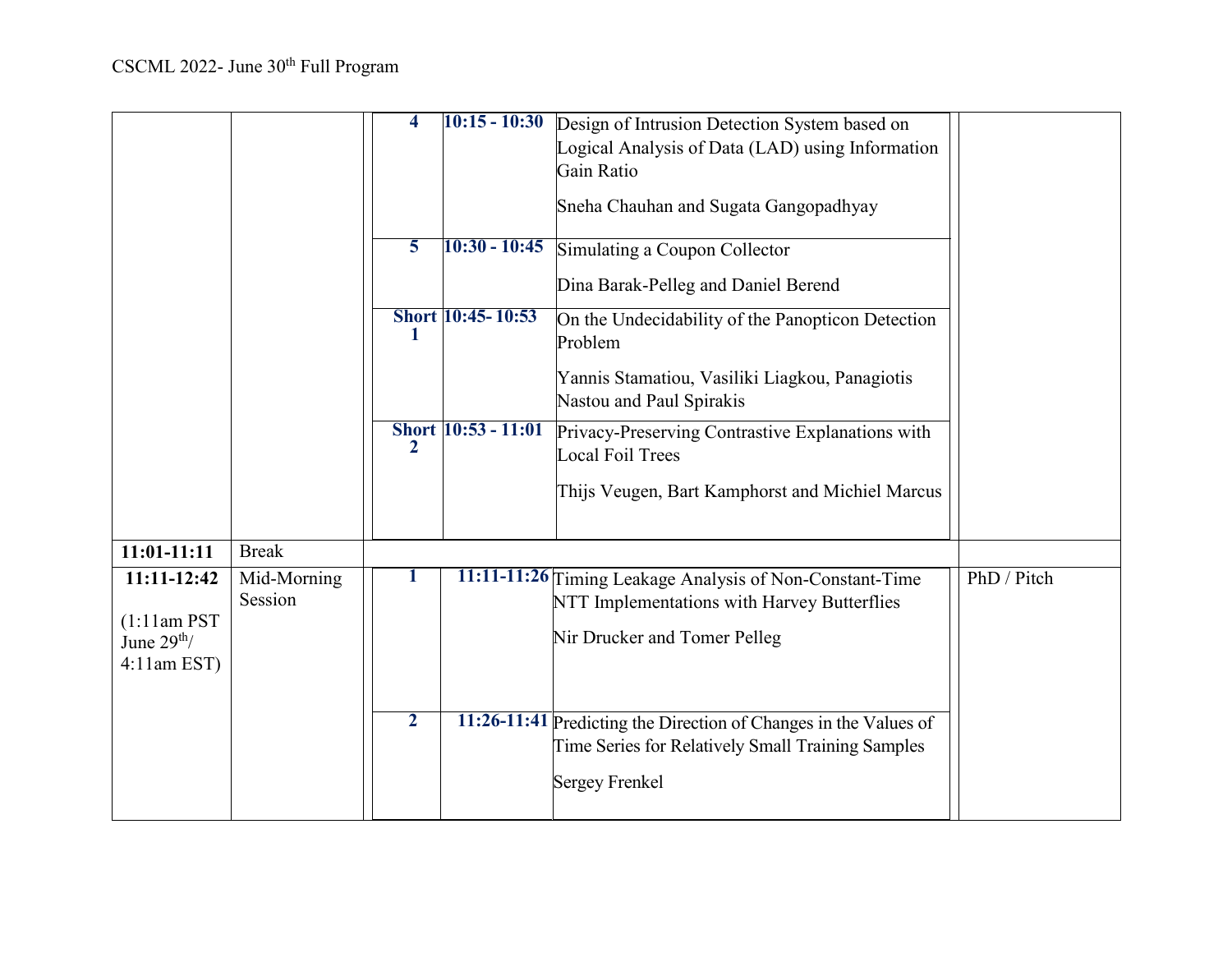|                                               |              | $\overline{\mathbf{3}}$      |             | 11:41-11:56 Machine-Learning Based Objective Function<br>Selection for Community Detection<br>Asa Bornstein, Amir Rubin and Danny Hendler                |       |
|-----------------------------------------------|--------------|------------------------------|-------------|----------------------------------------------------------------------------------------------------------------------------------------------------------|-------|
|                                               |              | $\overline{\mathbf{4}}$      |             | 11:56-12:11 Randomness for Randomness Testing                                                                                                            |       |
|                                               |              |                              |             | Daniel Berend, Shlomi Dolev and Manish Kumar                                                                                                             |       |
|                                               |              | 5                            |             | 12:11-12:26 Botnet Attack Identification Based on SDN<br>Dimiter Avresky and Dobrin Dobrev                                                               |       |
|                                               |              |                              |             |                                                                                                                                                          |       |
|                                               |              | <b>Short</b><br>-1           |             | 12:26-12:34 Setting Up an Anonymous Gesture Database as well<br>as Enhancing it with a Verbal Script Simulator for<br><b>Rehabilitation Applications</b> |       |
|                                               |              |                              |             | Yoram Segal and Ofer Hadar                                                                                                                               |       |
|                                               |              | <b>Short</b><br>$\mathbf{2}$ | 12:34-12:42 | Fake News Detection in Social Networks using<br>Machine Learning and Trust                                                                               |       |
|                                               |              |                              |             | Nadav Voloch, Ehud Gudes, Nurit Gal-Oz, Rotem<br>Mitrany, Ofri Shani and Maayan Shoel                                                                    |       |
| 12:42-13:15                                   | Lunch        |                              |             |                                                                                                                                                          |       |
| 13:15-14:46<br>(3:15am)<br>PST/6:15am<br>EST) | Noon session | 1                            | 13:15-13:30 | Reinforcement Based User Scheduling for Cellular<br>Communications<br>Nimrod Gradus, Asaf Cohen, Erez Biton and Omer<br>Gurwitz                          | Pitch |
|                                               |              |                              |             |                                                                                                                                                          |       |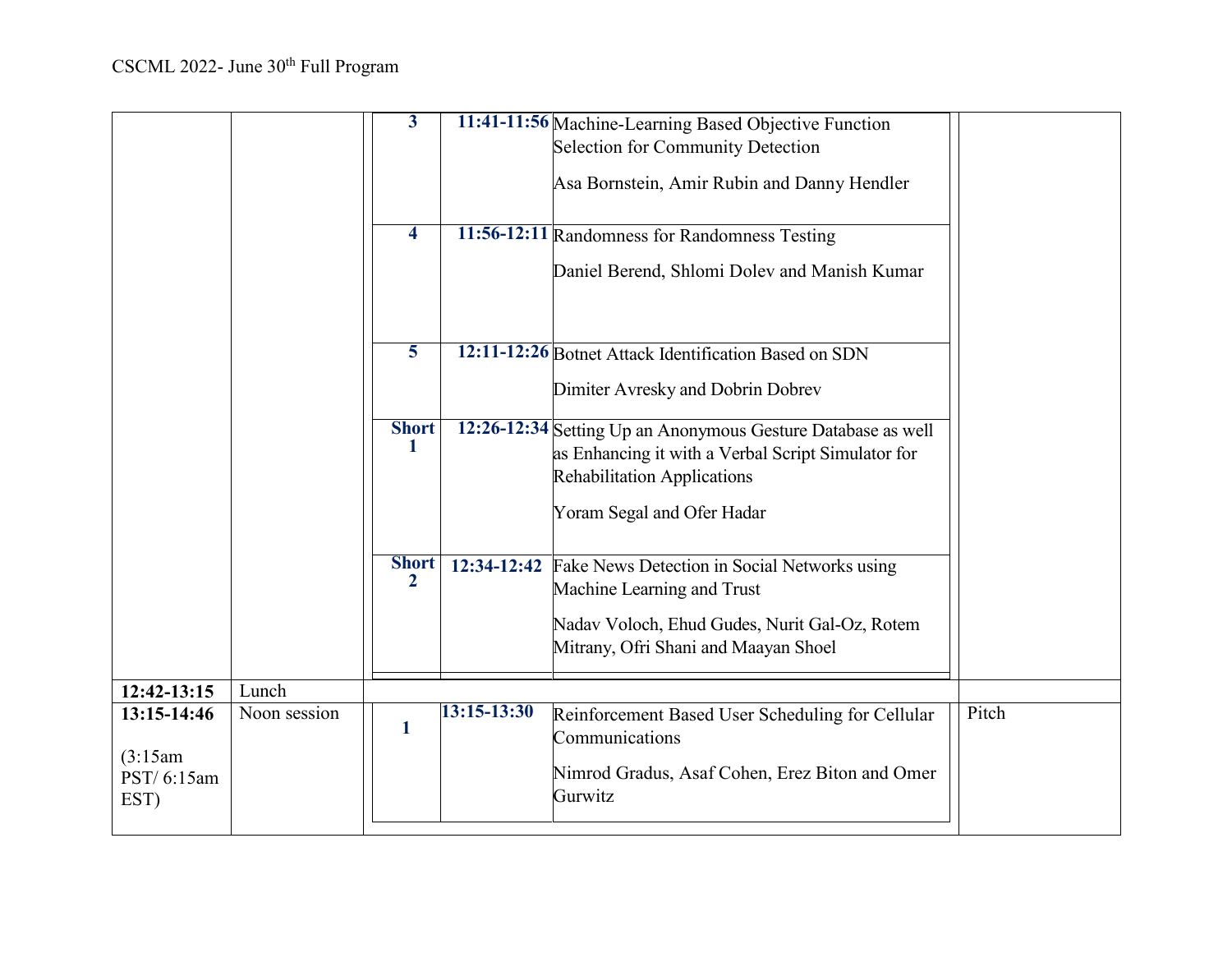|             |              | $\mathbf{2}$            | $13:30 - 13:45$            | A Heuristic Framework to Search for Approximate<br><b>Mutually Unbiased Bases</b>                             |  |
|-------------|--------------|-------------------------|----------------------------|---------------------------------------------------------------------------------------------------------------|--|
|             |              |                         |                            | Sreejit Chaudhury, Ajeet Kumar, Subhamoy Maitra,<br>Somjit Roy and Sourav Sen Gupta                           |  |
|             |              | 3                       | $13:45 - 14:00$            | Counter Mode for Long Messages and a Long<br>Nonce                                                            |  |
|             |              |                         |                            | <b>Shay Gueron</b>                                                                                            |  |
|             |              | $\overline{4}$          |                            | 14:00 - 14:15 Transfer Learning for Time Series Classification<br>using Synthetic Data Generation             |  |
|             |              |                         |                            | Yarden Rotem, Nathaniel Shimoni, Lior Rokach and<br>Bracha Shapira                                            |  |
|             |              | $\overline{\mathbf{5}}$ | $14:15 - 14:30$            | Non-Stopping Junctions via Traffic Scheduling                                                                 |  |
|             |              |                         |                            | Shlomi Dolev, Ehud Gudes and Hannah Yair                                                                      |  |
|             |              |                         | Short $14:30 - 14:38$      | Predicting Subscriber Usage: Analyzing<br>Multidimensional Time-Series using Convolutional<br>Neural Networks |  |
|             |              |                         |                            | Benjamin Azaria and Lee-Ad Gottlieb                                                                           |  |
|             |              | $\mathbf{2}$            | <b>Short 14:38 - 14:46</b> | Smart Cybercrime Classification for Digital<br><b>Forensics with Small Datasets</b>                           |  |
|             |              |                         |                            | Isfaque Al Kaderi Tuhin, Peter Loh and Zhengkui<br>Wang                                                       |  |
| 14:46-15:00 | <b>Break</b> |                         |                            |                                                                                                               |  |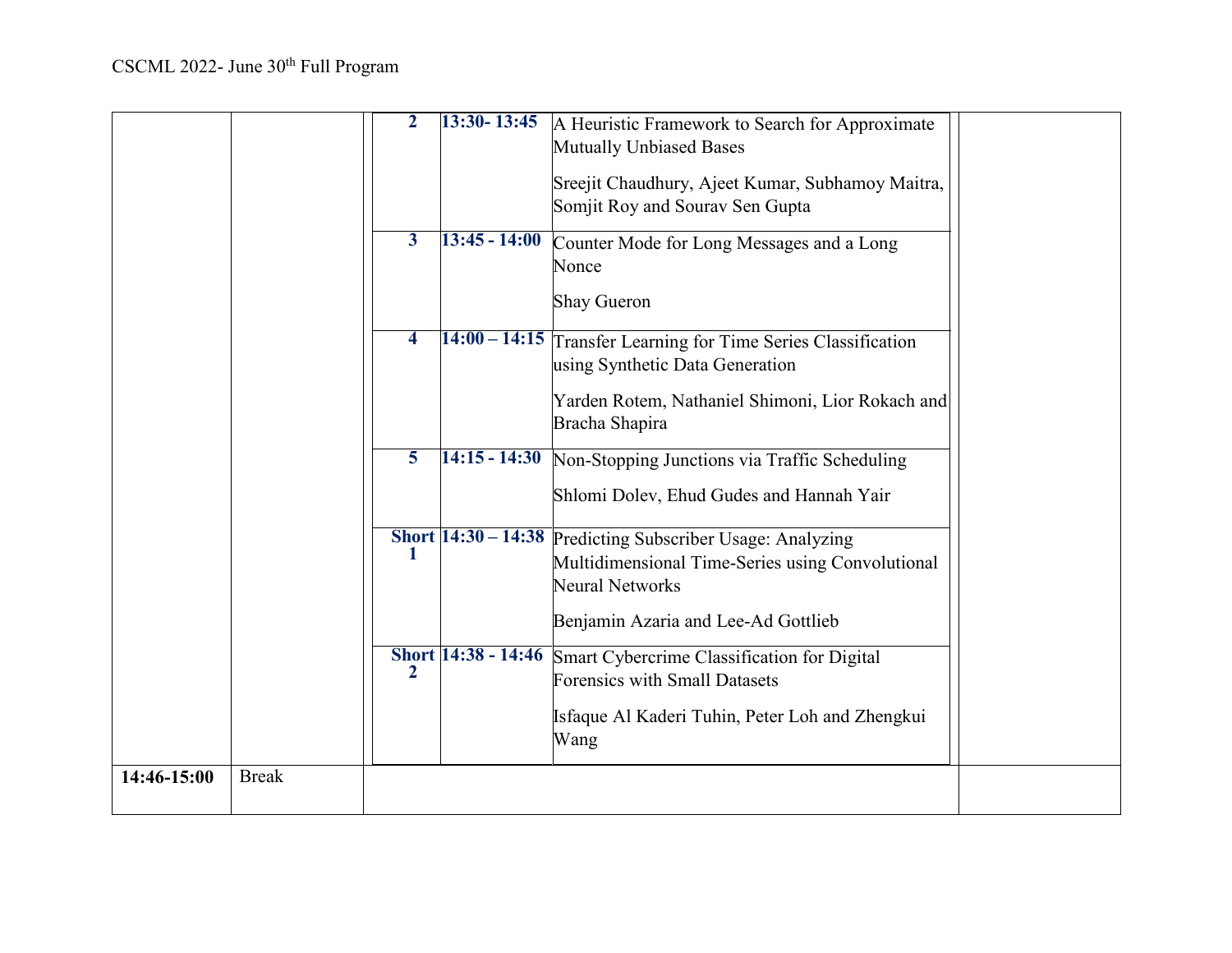| 15:00-15:50                             | Keynote 2-           | <b>Shlomo Dovrat</b>                                                                                                                                                                                                                                                                                                                                                                                                                                                                                                                                                                                                                                                                                                                                   |  |
|-----------------------------------------|----------------------|--------------------------------------------------------------------------------------------------------------------------------------------------------------------------------------------------------------------------------------------------------------------------------------------------------------------------------------------------------------------------------------------------------------------------------------------------------------------------------------------------------------------------------------------------------------------------------------------------------------------------------------------------------------------------------------------------------------------------------------------------------|--|
| (5am)<br>PST/8am<br>EST)                |                      |                                                                                                                                                                                                                                                                                                                                                                                                                                                                                                                                                                                                                                                                                                                                                        |  |
| 15:50-16:00                             | <b>Break</b>         |                                                                                                                                                                                                                                                                                                                                                                                                                                                                                                                                                                                                                                                                                                                                                        |  |
| 16:00-17:24<br>(6am)<br>PST/9am<br>EST) | Afternoon<br>Session | 16:00-16:15 Auditable, Available and Resilient Private Computation<br>on the Blockchain via MPC<br>Christopher Cordi, Michael P. Frank, Kasimir Gabert,<br>Carollan Helinski, Ryan C. Kao, Vladimir Kolesnikov,<br>Abrahim Ladha and Nicholas Pattengal<br>16:15-16:30 Union Buster: A Cross-Container Covert-Channel<br>$\overline{2}$<br><b>Exploiting Union Mounting</b><br>Novak Boskov, Naor Radami, Trishita Tiwari and Ari<br>Trachtenberg<br>16:30-16:45 Mutual Accountability Layer: Accountable Anonymity<br>$\mathbf{3}$<br>within Accountable Trust<br>Vanesa Daza, Abida Haque, Alessandra Scafuro,<br>Alexandros Zacharakis and Arantxa Zapico<br>$16:45-17:00$<br>$\overline{\mathbf{4}}$<br>Faster Post-Quantum TLS Handshakes without |  |
|                                         |                      | Intermediate CA Certificates<br>Panos Kampanakis and Michael Kallitsis                                                                                                                                                                                                                                                                                                                                                                                                                                                                                                                                                                                                                                                                                 |  |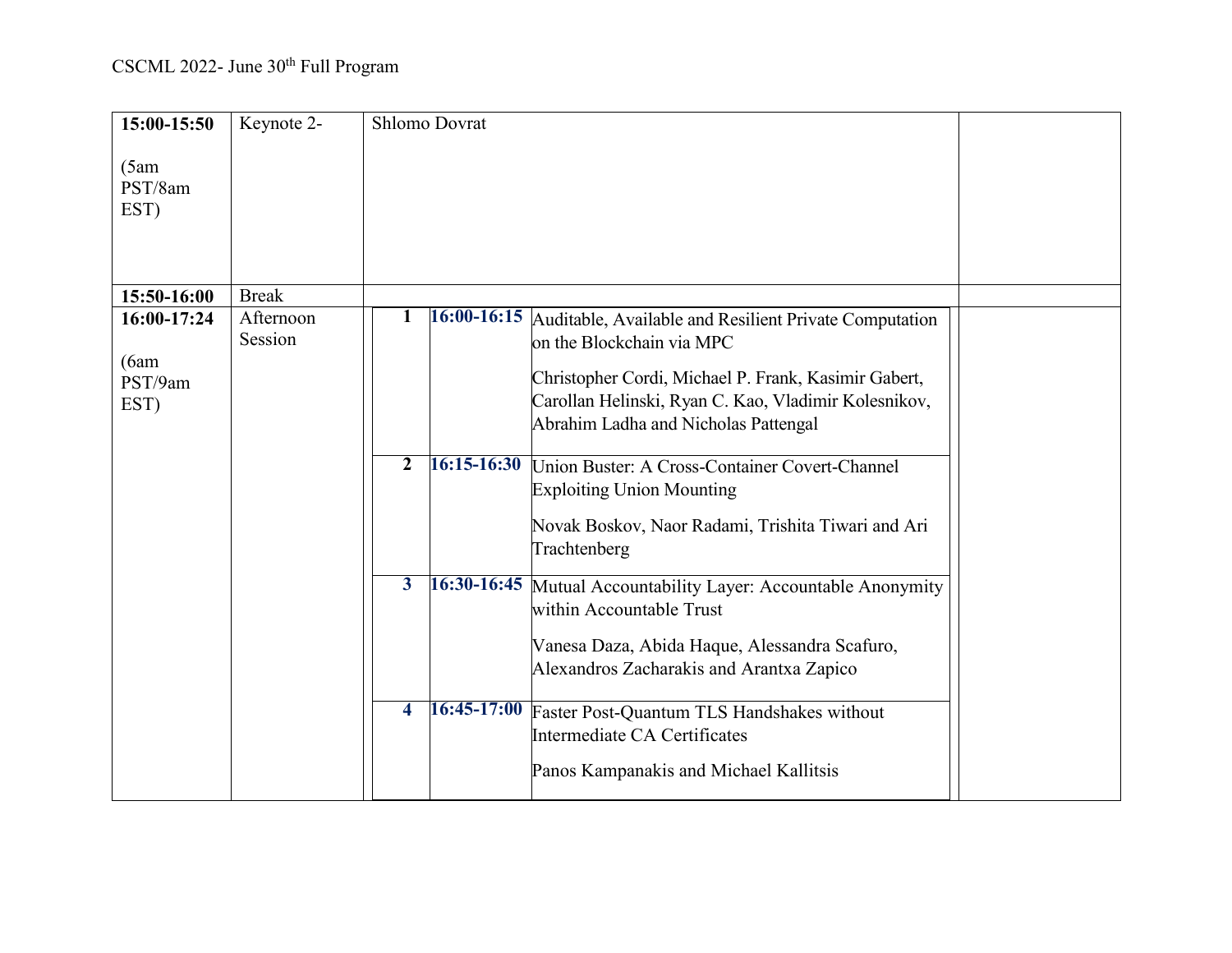|                                     |                            |              |                  | Short 17:00-17:08 Enhancing Cybersecurity of Satellites at sub-THz Band<br>Rajnish Kumar and Shlomi Arnon           |  |
|-------------------------------------|----------------------------|--------------|------------------|---------------------------------------------------------------------------------------------------------------------|--|
|                                     |                            | 2            |                  | Short <sup>17:08-17:16</sup> Polynomial Approximation of Inverse sqrt Function for<br><b>FHE</b><br>Samanvaya Panda |  |
|                                     |                            | 3            | Short17:16-17:24 | Detecting Clickbait in Online Social Media: You Won't<br>Believe How We Did It                                      |  |
|                                     |                            |              |                  | Aviad Elyashar, Jorge Bendahan and Rami Puzis                                                                       |  |
| 17:24-17:34                         | <b>Break</b>               |              |                  |                                                                                                                     |  |
| 17:34-18:00                         | Pitch finalist<br>ceremony |              |                  |                                                                                                                     |  |
| 18:00-18:50                         | Keynote 3-                 |              |                  | Dr. Burt Kaliski Jr.                                                                                                |  |
| (8:00am)<br>PST/<br>11:00am<br>EST) |                            |              |                  |                                                                                                                     |  |
| $18:50 - 19:00$                     | <b>Break</b>               |              |                  |                                                                                                                     |  |
| 19:00-20:31                         | Evening<br>Session         |              |                  | 19:00-19:15 Etherless Ethereum Tokens: Simulating Native Tokens<br>in Ethereum                                      |  |
| (9:00am)                            |                            |              |                  | John Andrews, Michele Ciampi and Vassilis Zikas                                                                     |  |
| PST/<br>12:00PM<br>EST)             |                            | $\mathbf{2}$ |                  | 19:15-19:30 A Linear-Time 2-Party Secure Merge Protocol<br>Rohit Nema, Brett Falk and Rafail Ostrovsky              |  |